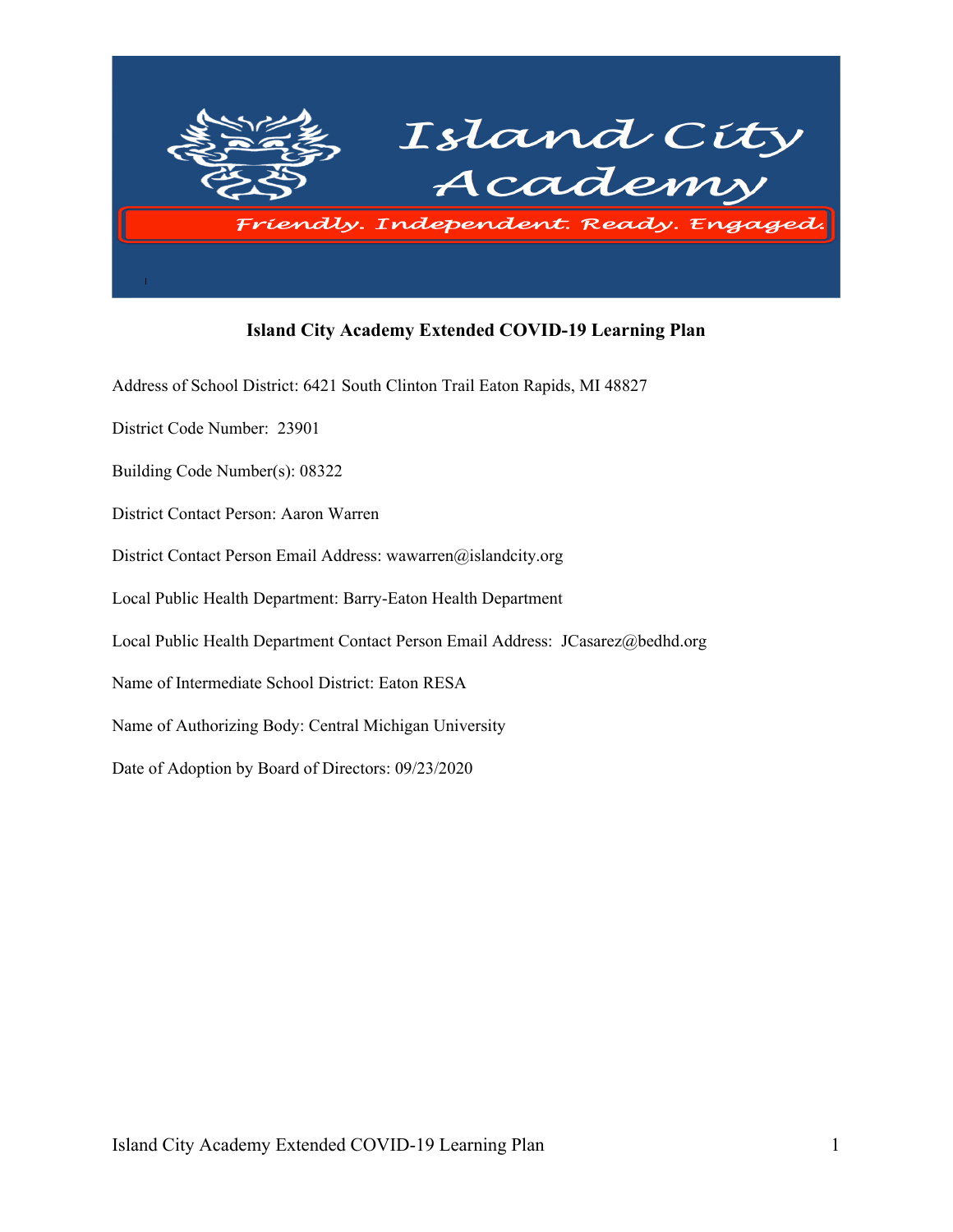

October 01, 2020 [via email]

Mr. Aaron Warren Island City Academy

Re: Approval of Extended COVID-19 Learning Plan ("Extended Learning Plan")

Dear Mr. Warren:

I am pleased to inform you that the Extended Learning Plan for Island City Academy ("Academy") has been approved by The Governor John Engler Center for Charter Schools at Central Michigan University. The Center will transmit the Extended Learning Plan to the State as soon as an appropriate mechanism to do so is made available. The Extended Learning Plan is effective as of the date indicated in the document.

To fulfill one of the required assurances, immediately add a copy of the approved Extended Learning Plan to the Academy's Transparency Page of its website. An approved copy of the Extended Learning Plan is attached and can be found in Epicenter. The approved Extended Learning Plan constitutes a Charter Contract amendment and remains in effect as long as the Extended Learning Plan remains in effect.

Thank you for all your efforts to keep student learning moving forward in these trying times. If you have any further questions or need additional support, please do not hesitate to contact us.

Sincerely,

ou lotter

Corey Northrop Executive Director

cc: David Sysum, Board President Heidi Brininstool, Board Corresponding Agent

Attachment: Approved Extended COVID-19 Learning Plan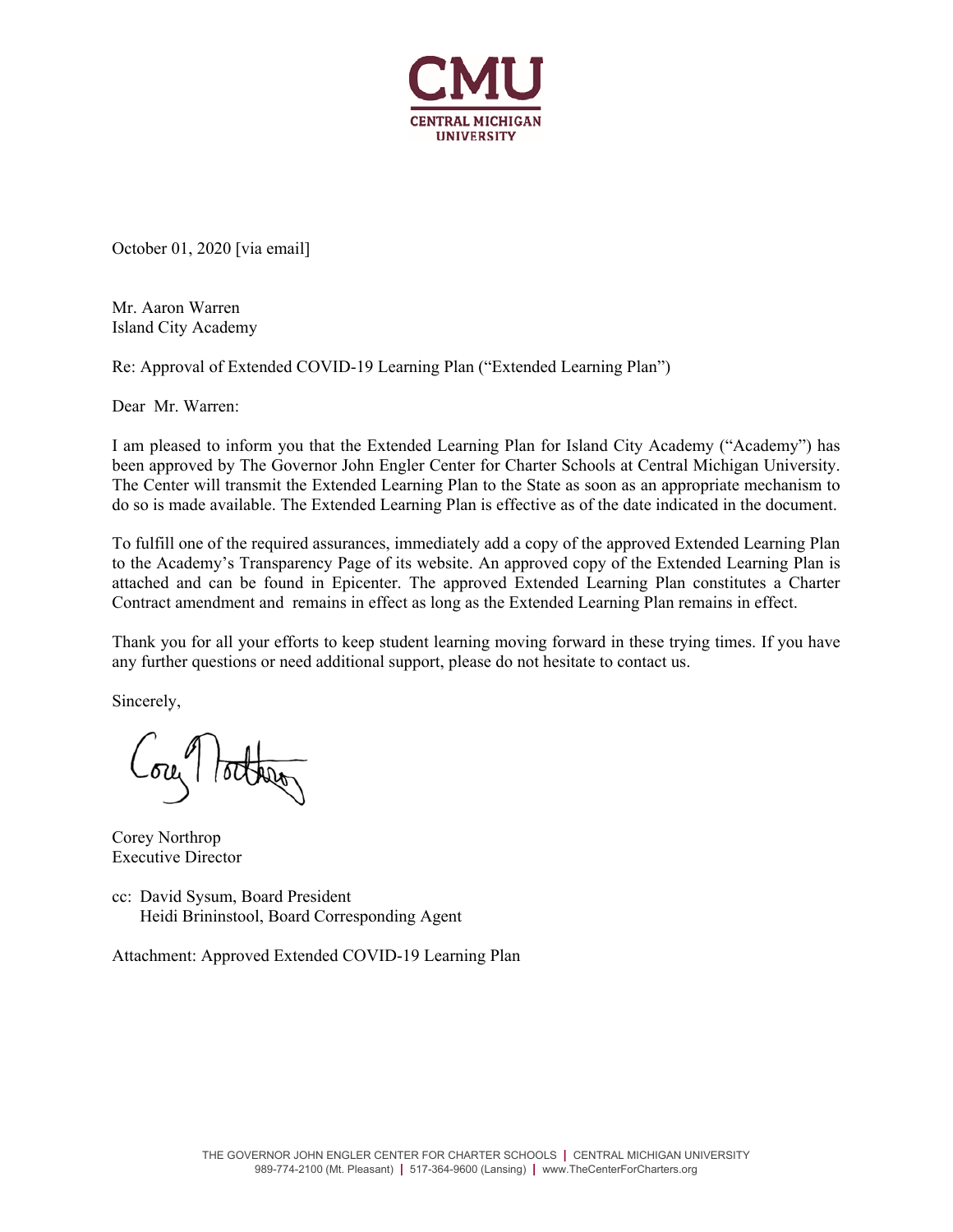### **RESOLUTION APPROVING THE EXTENDED COVID-19 LEARNING PLANS** ("ECLP") AND APPROVAL OF CHARTER CONTRACT AMENDMENT

Island City Academy (the "Academy")

A [regular/ special] meeting of the Academy Board of Directors was held on the 23rd day of September, 2020, at 4:00 p.m.

|         |       | The meeting was called to order at $\frac{4700}{9}$ p.m. by Board Member $\frac{100}{10}$ $\frac{2}{5}$ $\frac{100}{2}$ |
|---------|-------|-------------------------------------------------------------------------------------------------------------------------|
|         |       | Present: Sysum, Sayer Gruesbeck, Hall                                                                                   |
| Absent: | Mchep |                                                                                                                         |

The following preamble and resolution were offered by Board Member  $S_{V5U} \wedge \cdots$  and supported by Board Member  $\Box$   $\Box$   $\Box$   $\vee$   $\Box$   $\Box$ 

#### **BACKGROUND**

On August 20, 2020, in response to the novel coronavirus (COVID-19) pandemic affecting our state, Governor Whitmer signed into law certain amendments to the State School Aid Act of 1979, as amended, MCL 388.1601 et seq. ("Back to School Laws"). The Back to School Laws include additional requirements for all Michigan schools as they plan for a return of preK-12 education for the 2020-2021 school year. Under the Back to School Laws, a public school academy must provide for instruction under an extended COVID-19 learning plan ("ECLP") that is approved by its authorizing body ("Authorizer"). ECLPs includes many of the same subject matters addressed in a public school academy's charter contract, including measurable educational goals to be achieved by all subgroups in the school, measurement of those educational goals by one or more benchmark assessments, a description of how the educational program, including instruction, will be delivered, a description of the school's curricula and specific reporting requirements for the 2020-2021 school year. Under the Back to School Laws, schools retain the flexibility to tailor and adjust their ECLPs to meet the needs of their students and the community they serve.

The Back to School Laws require, among other things, that each public school academy do the following:

(1) Establish educational goals required to be included in the ECLP no later than September 15, 2020.

(2) Approve an ECLP and submit it to their respective authorizing body ("Authorizer") for approval by October 1, 2020. If approved by the Authorizer, the ECLP is transmitted by the Authorizer to the Superintendent of Public Instruction and the State Treasurer.

(3) Make an ECLP accessible through the transparency reporting link on the school's website by October 1, 2020.

(4) Within the first nine weeks of the 2020-2021 school year, administer 1 or more benchmark assessments from the list approved by the Michigan Department of Education  $(MDE)^1$ , a benchmark assessment provided by MDE, or local benchmark assessments, or a combination of the above, to pupils in grades K-8 to measure math and reading proficiency. In addition, by the last day of the 2020-2021 school year, administer another benchmark assessment to pupils in K-8 to measure proficiency in the same subject matter. The Back to School Laws require schools to use the same benchmark assessment(s) used in the 2019-2020 school year, if applicable.

(5) Provide each pupil's data from the benchmark assessment or benchmark assessments, as available, to the pupil's parent or legal guardian within 30 days of administering the benchmark assessment(s).

<sup>&</sup>lt;sup>1</sup> MDE has approved four providers of benchmark assessments and continues to assess additional providers. **See** https://www.michigan.gov/documents/mde/Benchmark assessments 700077 7.pdf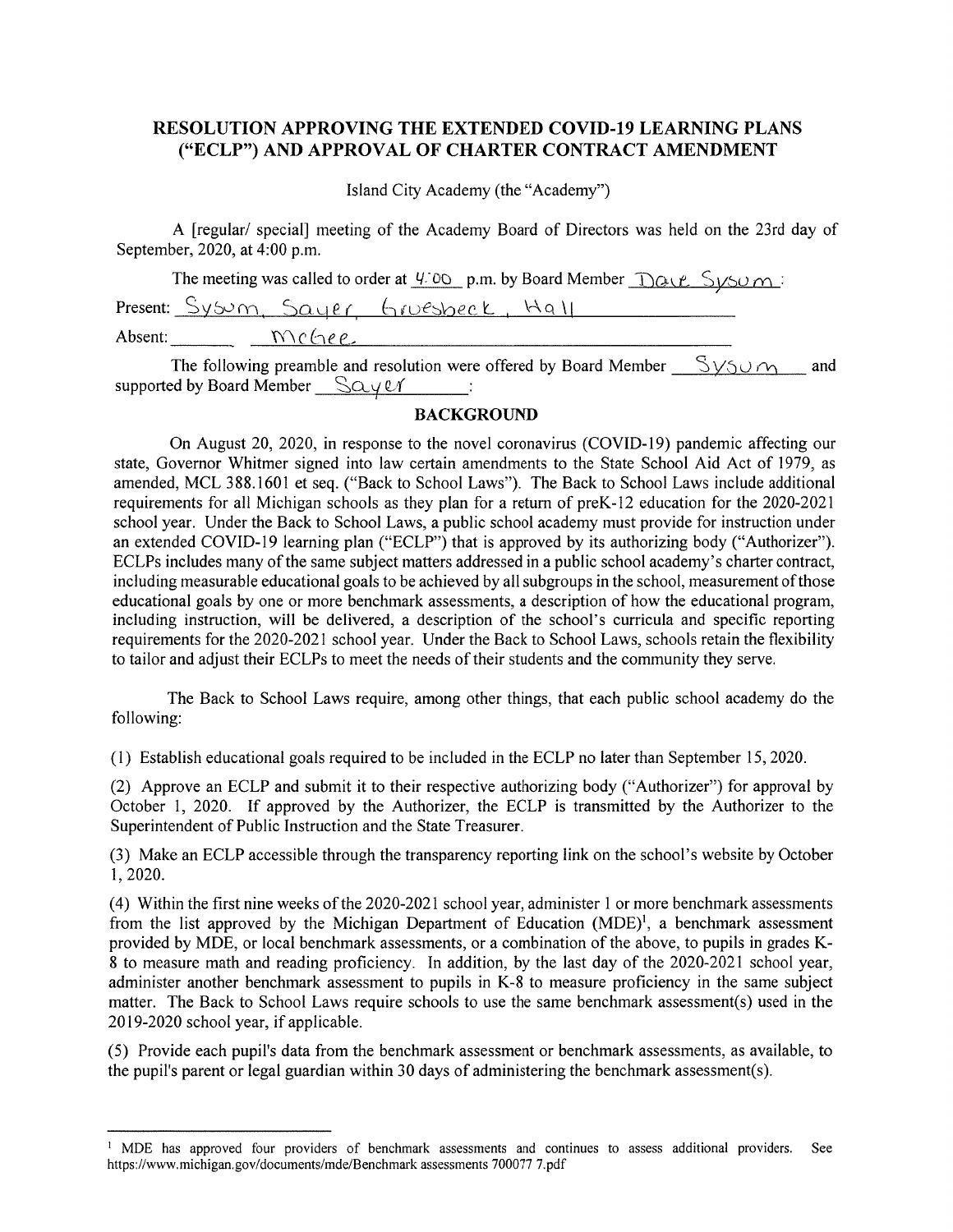(6) Not later than February 1, 2021, create a report that addresses the progress made in meeting the educational goals in the ECLP that the academy expected would be achieved by the middle of the school year and make the report available on the transparency reporting link on a public school academy's website.

(7) Not later than the last day of the 2020-2021 school year, create a report concerning progress made in meeting the educational goals in the ECLP and make the report available on the transparency reporting link on a public school academy's website.

(8) No later than June 30, 2021, send the aggregate academy-level data from a benchmark assessment(s), excluding data from a local benchmark assessment or local benchmark assessments, to a regional data hub that is part of the Michigan data hub network that shall compile the data and send it to the Center for Educational Performance and Information (CEPI).

(9) Thirty days after approval of the ECLP, the Board shall meet monthly to re-confirm how pupil instruction is being delivered at the school and whether it is consistent with the ECLP and to ensure that 2 2-way interaction, as defined in the Act, is occurring between students and teachers each week of the school year for at least 75% of students enrolled in the school. At each meeting, the Board shall: (a) publicly announce its weekly interaction rates of 2 2-way interaction since its last meeting; (b) allow for public comment on the ECLP; and (c) discuss whether changes to the method of delivery for pupil instruction under the ECLP are necessary.

#### THE ACADEMY BOARD THEREFORE RESOLVES THAT:

- 1. The actions taken by Academy representatives to prepare and submit the Academy's ECLP to Authorizer are ratified.
- 2. The ECLP, as approved by the Authorizer, is approved by the Academy Board as the ECLP and as the ECLP Amendment to the Contract.
- 3. All resolutions and parts of resolutions insofar as they conflict with the provisions of this resolution be and the same hereby are rescinded.
- 4. The Academy will deliver from time to time such information regarding the implementation of the Academy's ECLP as the Authorizer or Michigan Department of Education may reasonably request.
- 5. Any Board policies or provision of Board policies that prohibit or impede the Academy's compliance with ECLP are temporarily waived, suspended or altered.
- 6. This Resolution shall take immediate effect and continue through the end of the 2020-2021 school year. If the Back to School Laws are amended, and such amendments requires additional Board action relative to the ECLP, the Board may take such action to comply with existing law.

Ayes:  $\circlearrowleft$ Nays:

Resolution declared adopted.

Print Name: Krysta McGee Carmy Sayer Secretary, Academy Board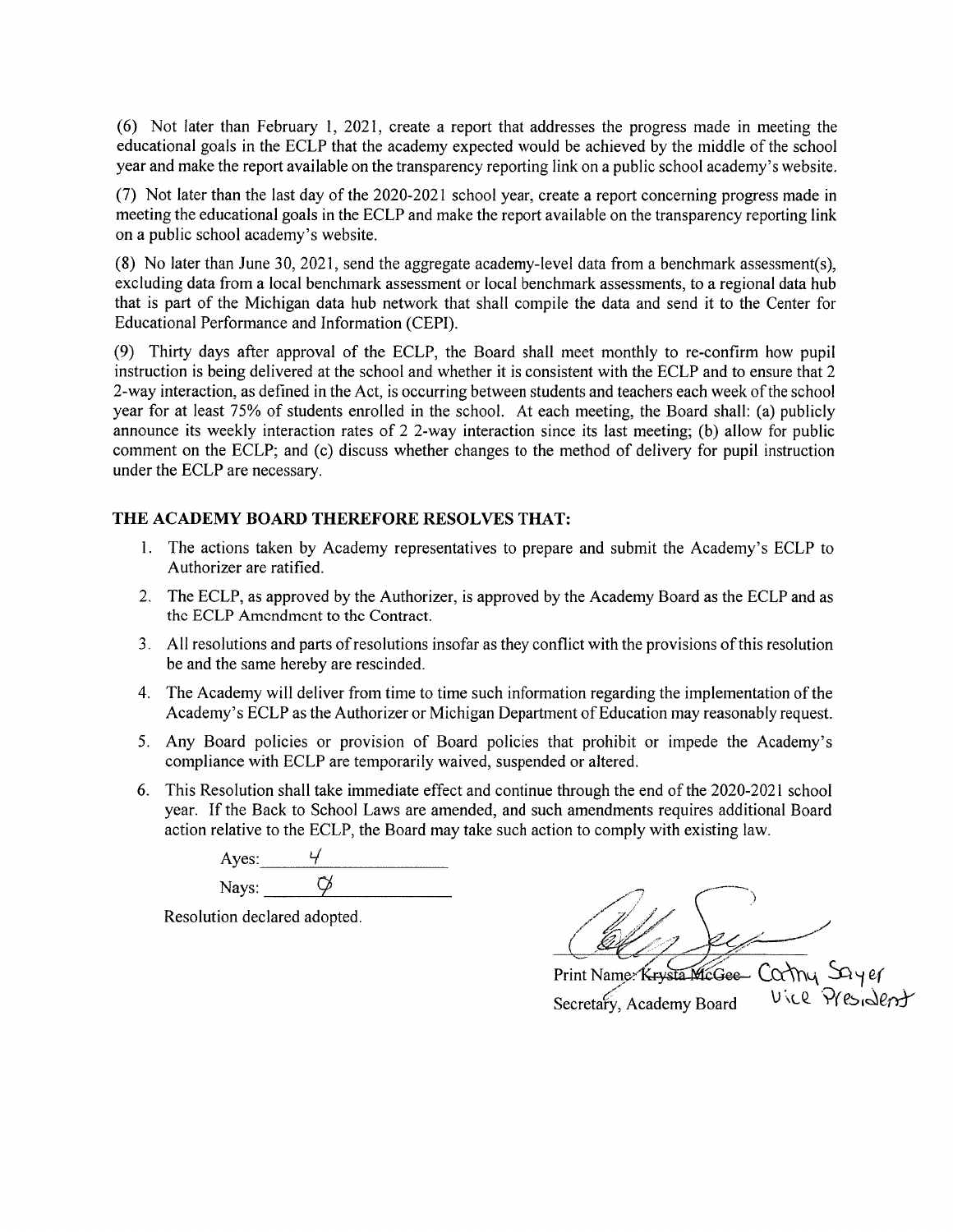

## **Assurances**

- The Academy will administer an approved benchmark assessment, or local benchmark assessment, or any combination thereof, to all pupils in grades K to 8 to measure proficiency in reading and mathematics within the first nine weeks of the 2020-2021 school year.
- Within thirty days after the approval of its Extended COVID-19 Learning Plan, and every 30 days thereafter, the Academy, at a meeting of its board of directors, will re-confirm how instruction is delivered during the 2020-2021 school year and will solicit public comment, at a public meeting, from the parents or legal guardians enrolled in the Academy.
- If delivering pupil instruction virtually, the Academy will expose each pupil to the academic standards that apply for each pupil's grade level or courses in the same scope and sequence as the Academy had planned for that exposure to occur for in-person instruction.
- If delivering pupil instruction virtually, the Academy will provide pupils with equitable access to technology and the internet necessary to participate in instruction.
- The Academy will ensure that students with disabilities will be provided with equitable access to instruction and accommodation in accordance with applicable state and federal laws, rules and regulations.
- The Academy, in consultation with a local health department, and district employees, will develop guidelines concerning appropriate methods for delivering pupil instruction for the 2020- 2021 school year that are based on local data that are based on key metrics. A determination concerning the method for delivering pupil instruction shall remain at the Academy Board's discretion. Key metrics that the Academy will consider shall include at least all of the following:
	- o COVID-19 Cases or Positive COVID-19 tests
	- o Hospitalizations due to COVID-19
	- o Number of deaths resulting from COVID-19 over a 14-day period
	- o COVID-19 cases for each day for each 1 million individuals
	- o The percentage of positive COVID-19 tests over a 4-week period
	- o Health capacity strength
	- o Testing, tracing, and containment infrastructure with regard to COVID-19
- If the Academy determines that it is safe to provide in-person pupil instruction to pupils, the Academy will prioritize providing in-person pupil instruction to pupils in grades K to 5 who are enrolled in the Academy.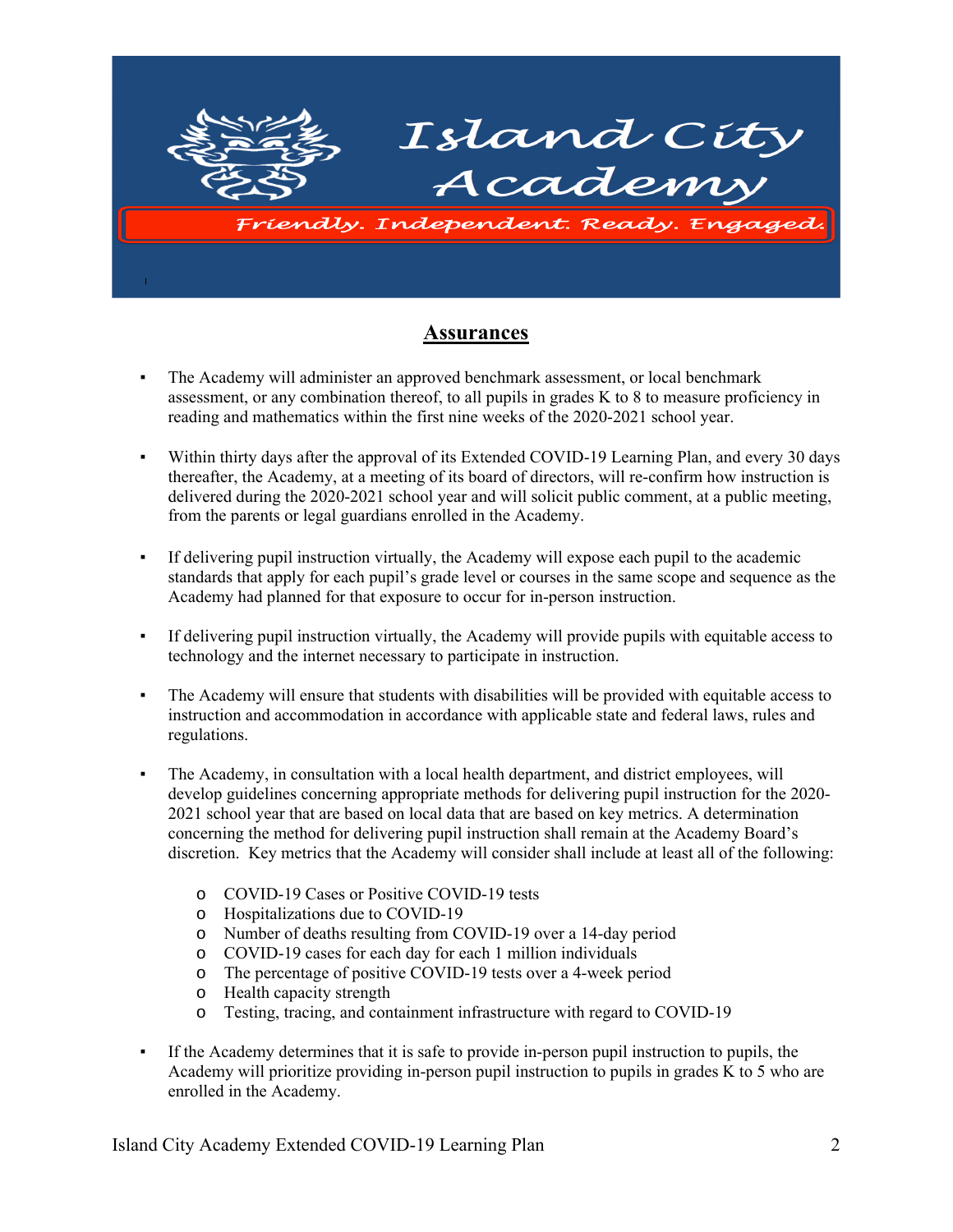

- The Academy will ensure that two  $(2)$ , 2-way interactions occur between a pupil enrolled in the Academy and the pupil's teacher or at least one (1) of the pupil's teachers during each week of the school year for at least 75% of the pupils enrolled in the Academy. The Academy will publicly announce its weekly interaction rates at each Academy Board meeting where it reconfirm how instruction is being delivered , beginning 30 days after approval of its Extended COVID-19 Learning Plan, and every 30 days thereafter. The Academy will make those rates available through the transparency reporting link located on the Academy website each month for the 2020-2021 school year.
- The Academy will create and make available on its transparency reporting link located on the Academy's website, a report concerning the progress made in meeting the educational goals contained in its Extended COVID-19 Learning Plan not later than February 1, 2021, for goals its expected would be achieved by the middle of the school year and not later than the last day of school of the 2020-2021 school year for goals the Academy expected would be achieved by the end of the school year.

David Sysum Board President

Board approved: 09/23/2020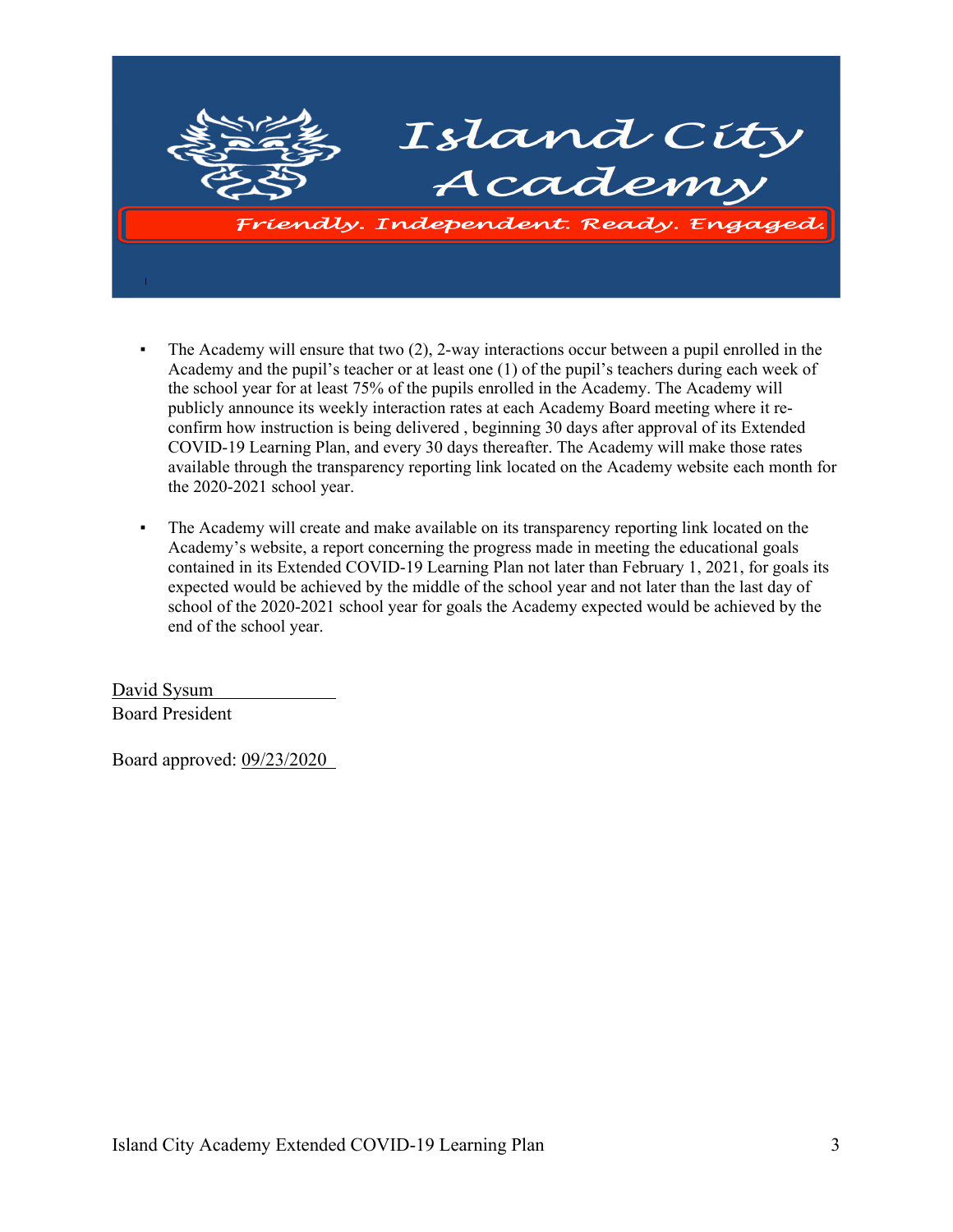

## **Introduction and Overview**

Island City Academy has approximately 20% of our families that are requesting a virtual option for their children due to the risk associated with COVID-19. In addition, in constant conversations with our staff, students, family, and Barry-Eaton Health Department, we determined a plan was needed to ensure all students could be actively engaged and achieve during the 2020-2021 school year.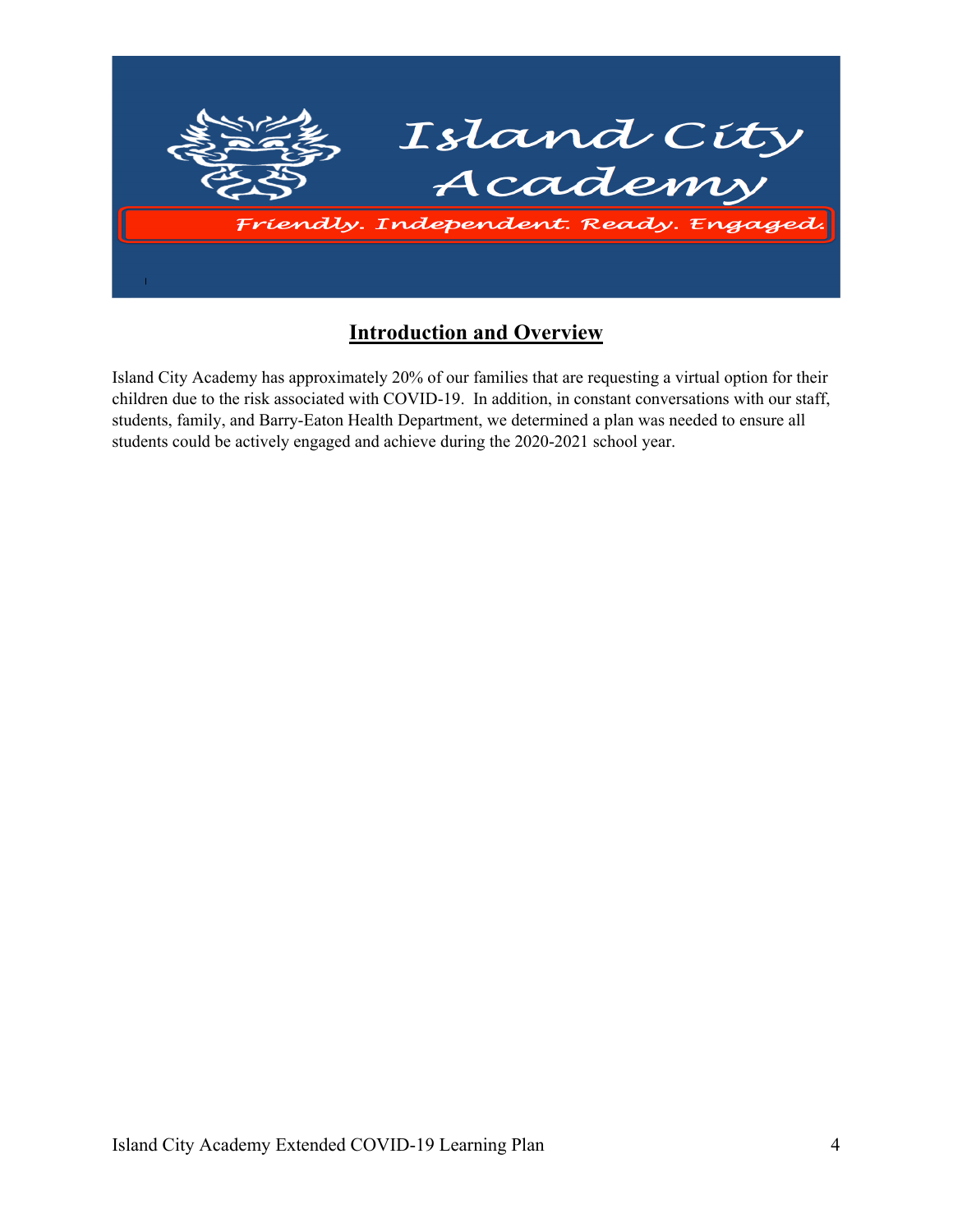

# **Educational Goals**

Island City Academy will administer NWEA benchmark assessment in both reading and math, which align to our charter contract, for kindergarten through eighth grades. This benchmark assessment will be given to all students in the fall, winter, and spring, giving us beginning, middle, and end of the year assessment data.

Goals:

- The median growth percentiles reflecting fall-to-winter growth in grades K-8 on reading and math NWEA Growth tests will be at or higher than 50.
- The median growth percentiles reflecting fall-to-spring growth in grades K-8 on reading and math NWEA Growth tests will be at or higher than 50.

Fall Testing

- Will be completed within nine weeks of the start of school.
- Parents or legal guardians will be given assessment results within 30 days of the completion of testing.

Winter Testing

- Parents or legal guardians will be given assessment results within 30 days of the completion of testing.
- A report that shows progress made of the above goal will be placed on our transparency reporting link no later than February 1, 2021, on Island City Academy's website for data on grades kindergarten - eighth.

Spring Testing

- Parents or legal guardians will be given assessment results within 30 days of the completion of testing.
- A report that shows progress made of the above goal will be placed on our transparency reporting link no later than June 10th on Island City Academy's website for data on grades kindergarten eighth.
- The aggregate school-level data for grades kindergarten eighth will be compiled and sent to the Center for Educational Performance and Information (CEPI) no later than June 30, 2021.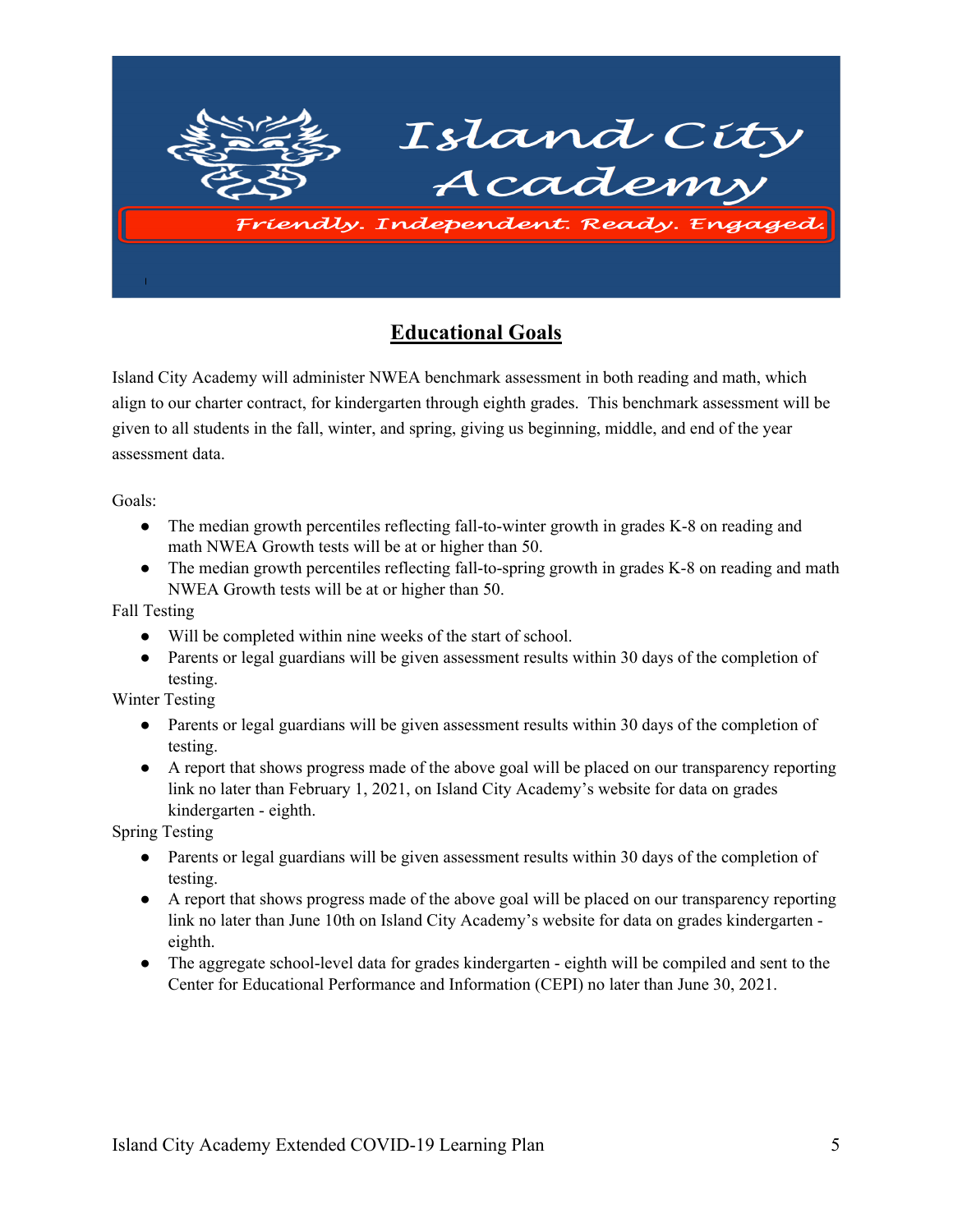

# **Instructional Delivery & Exposure to Core Content**

Due to the needs of our students and families, Island City will activate a blended learning program using streaming technology to provide direct instruction to all students. We will offer instruction five days a week both in person and remotely for those who are not able to attend in person. Students will be asked to choose either in person, distance learning at the academy, or distance learning from home. If a student chooses distance learning at the academy, they will be allowed to rotate back into their classroom as spacing allows. For those families that choose the distance learning model we are highly encouraging them to utilize the synchronous model. Our classrooms will all be live streamed for the student to connect with his/her Teacher and classmates. Realizing that this may not be an option for all families and to accommodate the needs of all students, all class sessions are recorded and shared out for the students to watch at a later time if needed. This instructional model helps ensure that all students both remotely and in-person are exposed to the academic standards that apply to their grade level. Whether the students are in person or distance learning, the assessments are the same for both models. Students are given work to complete that is graded by their classroom teacher. The grading is shared via our online student management system, and provides instant feedback to both students and parents.